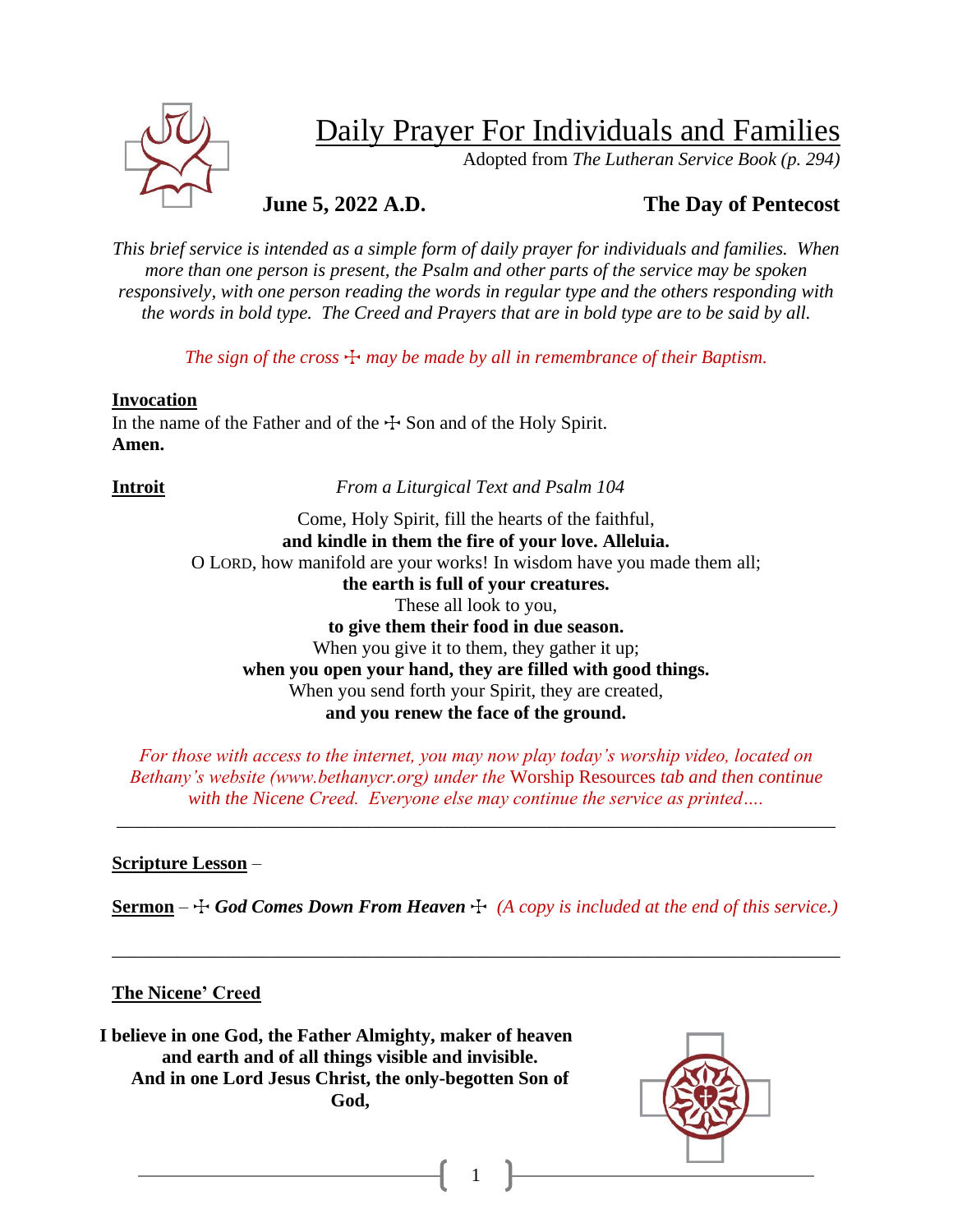**begotten of His Father before all worlds, God of God, Light of Light, very God of very God, begotten, not made, being of one substance with the Father, by whom all things were made; who for us men and for our salvation came down from heaven and was incarnate by the Holy Spirit of the virgin Mary and was made man; and was crucified also for us under Pontius Pilate. He suffered and was buried. And the third day He rose again according to the Scriptures and ascended into heaven and sits at the right hand of the Father. And He will come again with glory to judge both the living and the dead, whose kingdom will have no end. And I believe in the Holy Spirit, the Lord and giver of life, who proceeds from the Father and the Son, who with the Father and the Son together is worshiped and glorified, who spoke by the prophets. And I believe in one holy Christian and apostolic Church, I acknowledge one Baptism for the remission of sins, and I look for the resurrection of the dead** and the life  $\div$  of the world to come. Amen.

#### **The Lord's Prayer**



**Our Father who art in heaven, hallowed be Thy name, Thy kingdom come, Thy will be done on earth as it is in heaven; give us this day our daily bread; and forgive us our trespasses as we forgive those who trespass against us; and lead us not into temptation, but deliver us from evil. For Thine is the kingdom and the power and the glory forever and ever. Amen.**

#### **Bethany's Prayer List**

**Thanksgiving**

- Graduating Seniors

#### **Entrusting into God's Care**

- Wayne Schilling hospice care
- The Kroemer family as they help a friend
- Persecuted Christians and refugees
- Those suffering after the storm and during the pandemic
- Peace in Europe and throughout the world
- Project 24 students, Yvonne and Lorine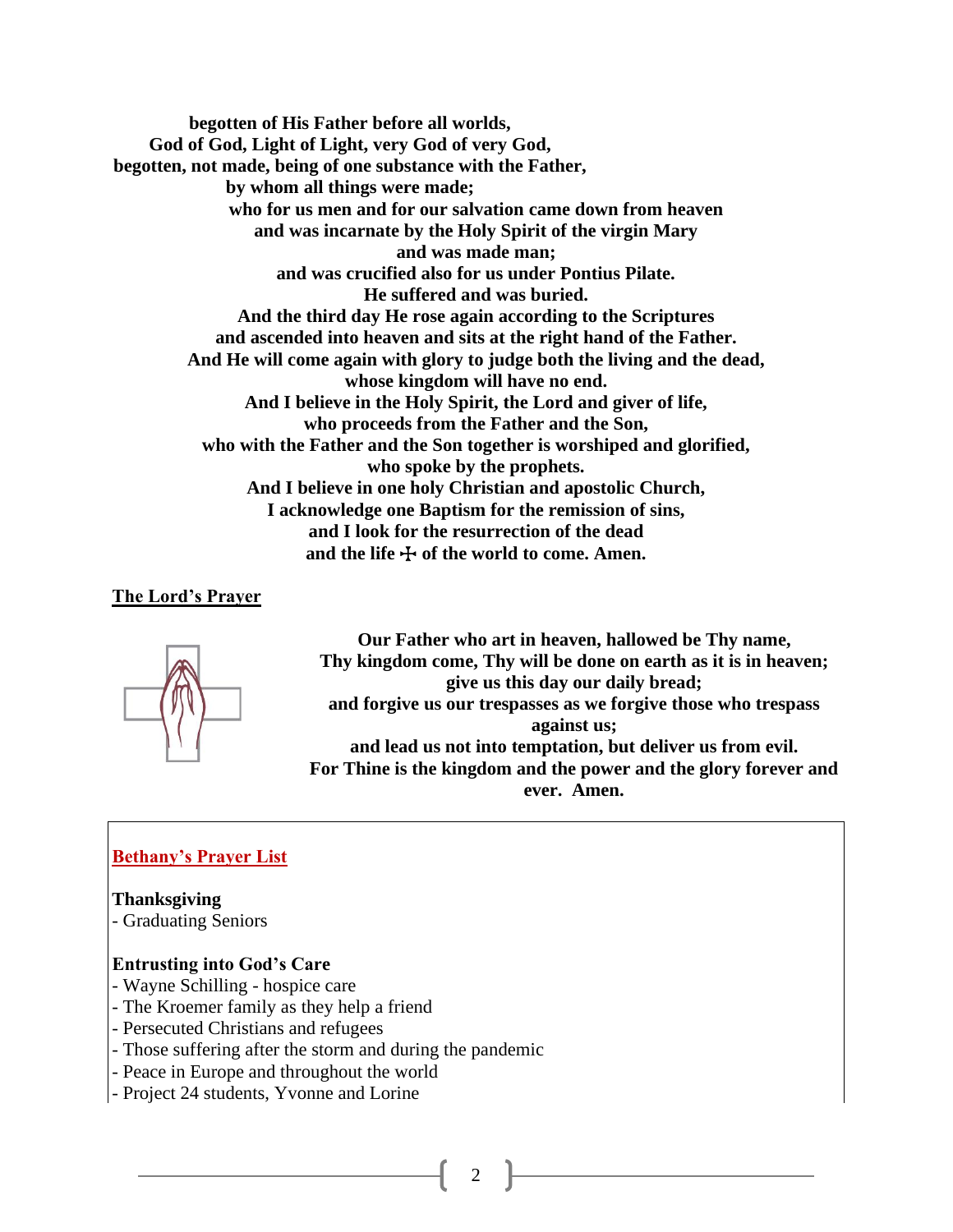### **Healing**

- Lynn Madsen recovering after surgery
- Bridget Rinderknecht job changes
- Nancylee Siebenmann recovering after hospitalization
- Faye Sieck recovering after surgery
- Natalie Heller recovering after surgery
- Erin Wilson health issues
- Doug Knutson cancer treatment
- John Siebenmann health issues
- Lee Rathje recovering after surgery
- Cindy Broadwater relief of foot pain
- Carol Grimminger recovering after hospitalization
- Sharon Ramsey recovering after surgery
- Dave Christian recovering at home after cardiac surgery

### **Homebound**

- Betty Hein - at home

#### **Mourning**

- Mechele (friend of Linda Patten) - died 5/14

### **Serving Our Country**

- Ben serving in the Iowa National Guard
- Mitchell & Benjamin (relatives of Schoens & Smiths) US Navy
- Harrison (son of Rob & Faye Sieck) US Army

### **Collect of the Day**

O God, on this day You once taught the hearts of Your faithful people by sending them the light of Your Holy Spirit. Grant us in our day by the same Spirit to have a right understanding in all things and evermore to rejoice in His holy consolation; through Jesus Christ, Your Son, our Lord, who lives and reigns with You and the Holy Spirit, one God, now and forever. **Amen.**

### **Concluding Prayers**

Blessed Lord, You have caused all Holy Scripture to be written for our learning. Grant that we may so hear them, read, mark, learn, and take them to heart that, by the patience and comfort of Your holy Word, we may embrace and ever hold fast the blessed hope of everlasting life; through Jesus Christ, Your Son, our Lord, who lives and reigns with You and the Holy Spirit, one God, now and forever.

#### **Amen.**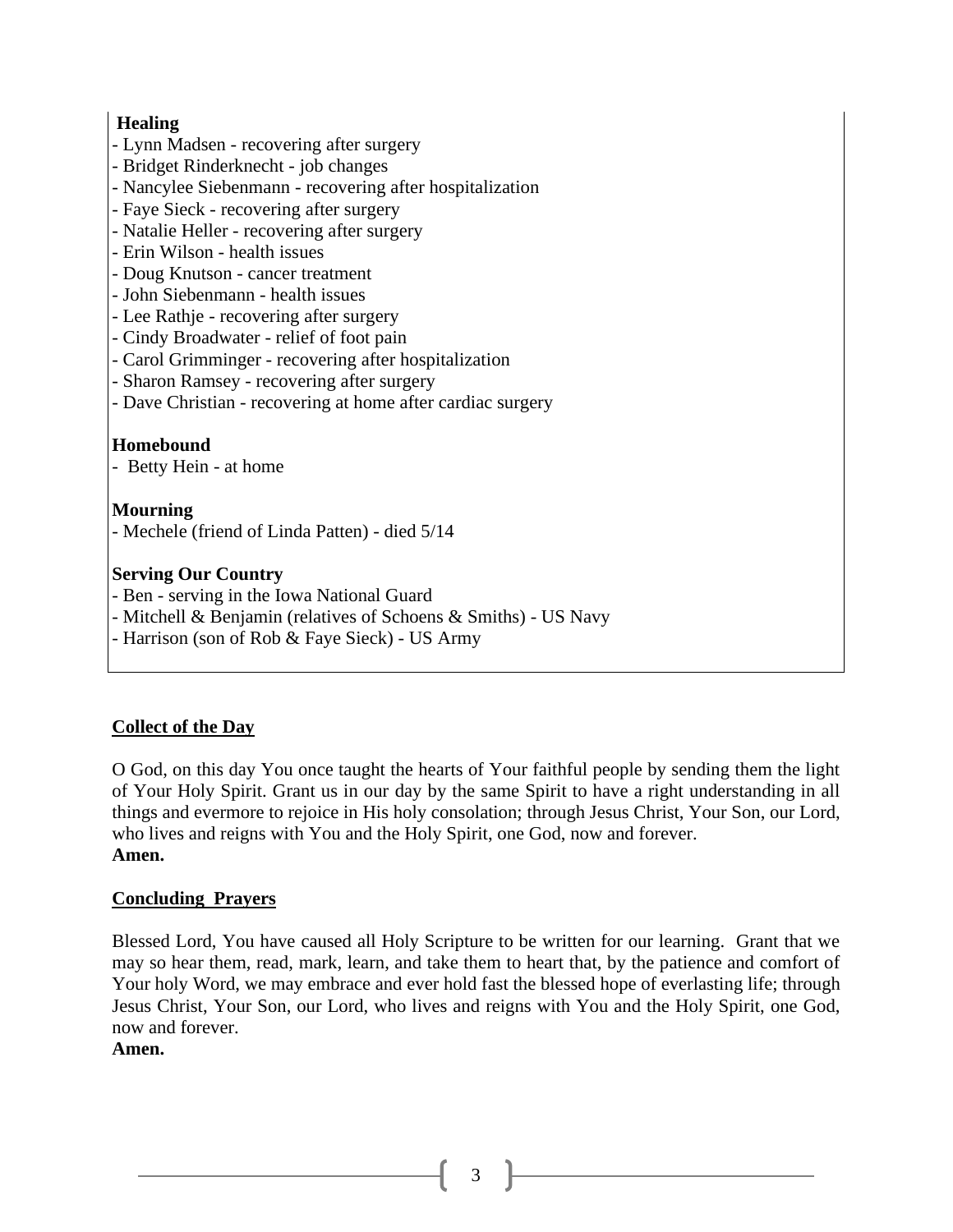Together we pray… **I thank You, my heavenly Father, through Jesus Christ, Your dear Son, that You have kept me this night from all harm and danger; and I pray that you would keep me this day also from sin and every evil, that all my doings and life may please You. For into Your hands I commend myself, my body and soul, and all things. Let Your holy angel be with me, that the evil foe may have no power over me. Amen.**

Let us bless the Lord. **Thanks be to God.**

# + + + + + +

**The God Comes Down From Heaven** +

Grace, mercy, and peace to you from God – the Father, the Son, and the Holy Spirit. Amen.

As we observe the feast of Pentecost this weekend, most Christians understand this festival celebrates the Holy Spirit being sent to the apostles, as we read of in Acts 2. And while this day is often said to be the birthday of the Church, as the apostles were now sharing the "mighty works of God" in languages from around the world, there are other aspects to this great event worth noting. Among those is the way the Holy Spirit has bound Himself to the Word of God and the way that the Triune God and His love comes to us through that Word. Of course, God coming to visit the people of His creation is nothing new the Scriptures, even as the results of those visits vary widely for the people being visited.

Take, for instance, the people building the tower of Babel in today's Scripture lesson. In Genesis 11 we read that people came from the east to place called Shinar, likely just north of modern day Baghdad. Settling down in that region, "*they said, "Come, let us build ourselves a city and a tower with its top in the heavens, and let us make a name for ourselves, lest we be dispersed over the face of the whole earth*" (11:4). This did not make God happy. It wasn't that God was against tall building or cities, those are not the sins here in this case. What is a sin, is the attitude and the reasons for building this particular city and tower. We are told that the people wanted to "make a name for themselves". They did not want to submit to God's will or authority in their lives, they wanted to do what they, and they alone, wanted. So, it's no surprise that even though in Genesis 1:28 God tells Adam and Eve, "*Be fruitful and multiply and fill the earth and subdue it…*"; and in Genesis 9:1 we read, "*And God blessed Noah and his sons and said to them, 'Be fruitful and multiply and fill the earth'*", here, on the plains of Shinar the people have no intention of following God's plan for them to fill the earth – the people want to stay right where they are! Their plans start with themselves, from the bottom, hoping to work their way up to the heavens and to God, who ironically, doesn't really have a place in their plans, other than being the final goal. They are essentially looking for their identity, their security, their happiness apart from God. And it seems to be the pinnacle of people's self-centeredness and their arrogance to live apart from God

Unfortunately, people are still trying to build their towers of Babel today. Take for instance the internet. In the May edition of *The Atlantic*, the social scientist Dr. Jonathan Haidt points out that in the 1990's with its' email and chat rooms, the internet seemed to make it easier than ever to stay connected with people around the world. He says, "In the first decade of the new century,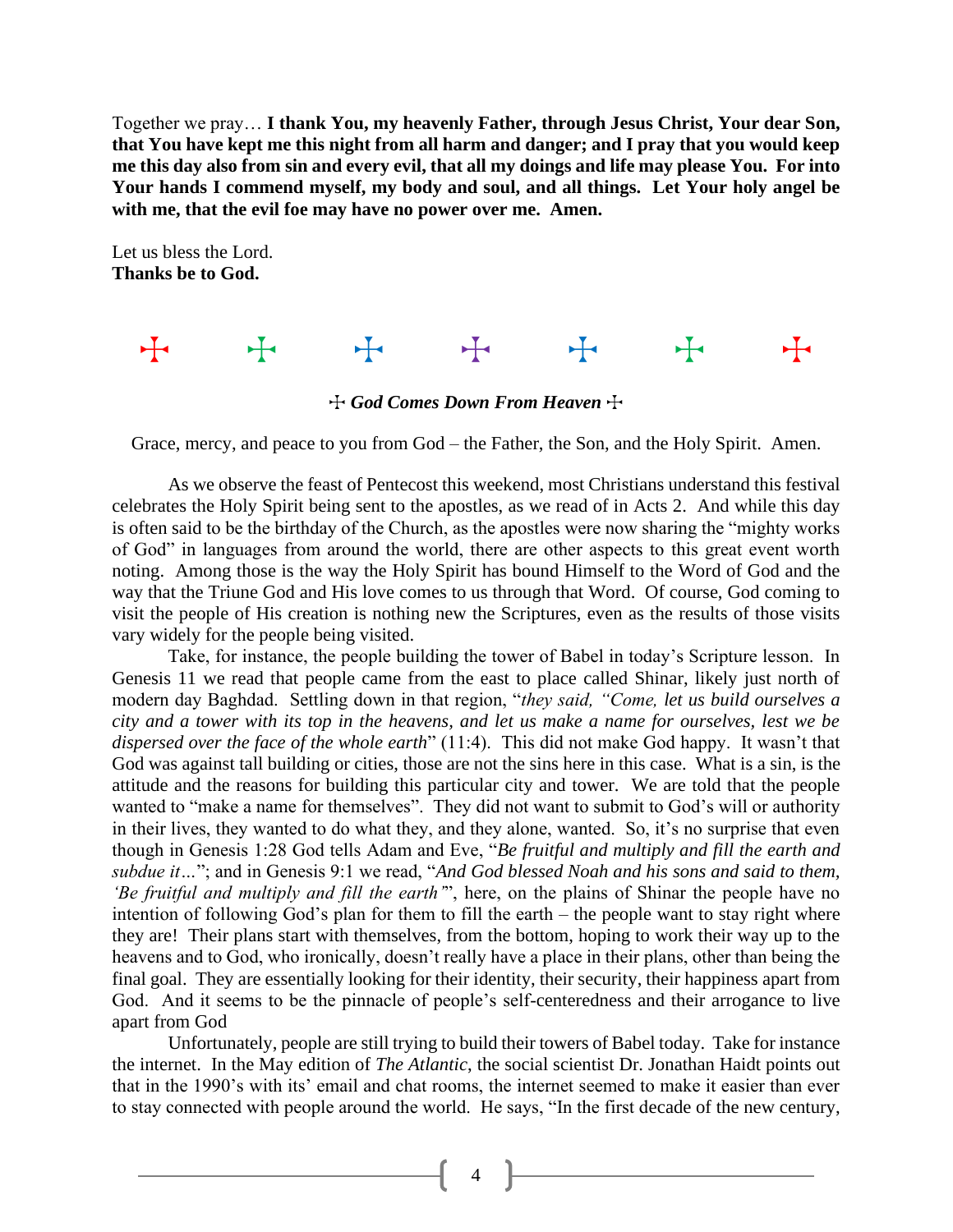social media was widely believed to be a boon to democracy. What dictator could impose his will on an interconnected citizenry?" He even goes so far as to say in 2011, "…Google Translate became available on virtually all smartphones, so you could say that 2011 was the year that humanity rebuilt the Tower of Babel. We were closer than we had ever been to being 'one people' and we had effectively overcome the curse of division by language."

Thumbing through my phone's calendar the other day, I was reminded of another tower being built in our society. Because I gave permission for Google to put holidays like Christmas and Easter on my calendar automatically, the First Day of  $LGBTQ+$  Month showed up on June  $1<sup>st</sup>$ . Of course, June is now known as Pride Month, which CNN reports is "when the world's LGBTQ communities come together and celebrate the freedom to be themselves." CNN could have just as easily written Pride Month is when people celebrate the freedom to "make a name for themselves". And while the past sins of discrimination and persecution of any group of people have no place in the church, it is worth asking if we and our society should really embrace the pride of people sinning against God?

In Genesis, when God saw people trying to make a name for themselves; when He saw people disregarding His will and His plans – He said, "*Come, let us go down and there confuse their language, so that they may not understand one another's speech*" (Genesis 11:7). God would not sit back and allow people to disregard His will; to create their own identity; to find safety in any other place than with Him. And today, it seems as if God is working the same way. Far from being a force for democracy and uniting people for good, Jonathan Haidt writes in the article I mentioned above called, "Why the Past 10 Years of American Life Have Been Uniquely Stupid", "…on balance, social media amplifies political polarization; foments populism, especially rightwing populism; and is associated with the spread of misinformation"! The internet, which was supposed to be the information super-highway, has led to an overwhelming amount of misinformation. The internet that was supposed to unite nations and peoples, has actually caused division and hatred to grow.

As communities that are proud of their sin reject God's ways and remain persistent in their rebellion against God, is it any wonder that we see so many people suffering? Mary sings in her song, "*[God] has shown strength with his arm; he has scattered the proud in the thoughts of their hearts*" (Luke 1:51). So on June 2<sup>nd</sup>, when I heard the organizer of Sioux City Pride Parade say on Iowa Public Radio how much progress has been made for the LGBTQ community in the last 10 years, you would think things would be great in that community with what their so called "progress" and increased acceptance. But in fact, according to National Public Radio and The Trevor Project, depression, anxiety, and thoughts of suicide have all increased among LGBTQ teens over the last three years. It seems that the higher our Towers of Babel are built, the worse things become for those who cling to them.

Now I believe that it is unfair to say that people suffer in particular ways for particular sins, but do we really believe that rebelling against God and trying to find meaning and identity apart from Him will work out well for anybody? I say this to be honest, not to be cruel. For the fact of the matter is that while we may only used the internet for pure reasons and keep the  $6<sup>th</sup>$ commandment perfectly, we all have our own little Towers of Babel. We all have rebelled against God; we all try to make names for ourselves; we all sin against God. Which is why it is so important that remember Pentecost.

Because on Pentecost, God came down from Heaven once again. But this time it was not to confuse people's language. It was to overcome the language barrier. It was so that people from all around the known world could hear the Good News in their own language. In John 14:26-27